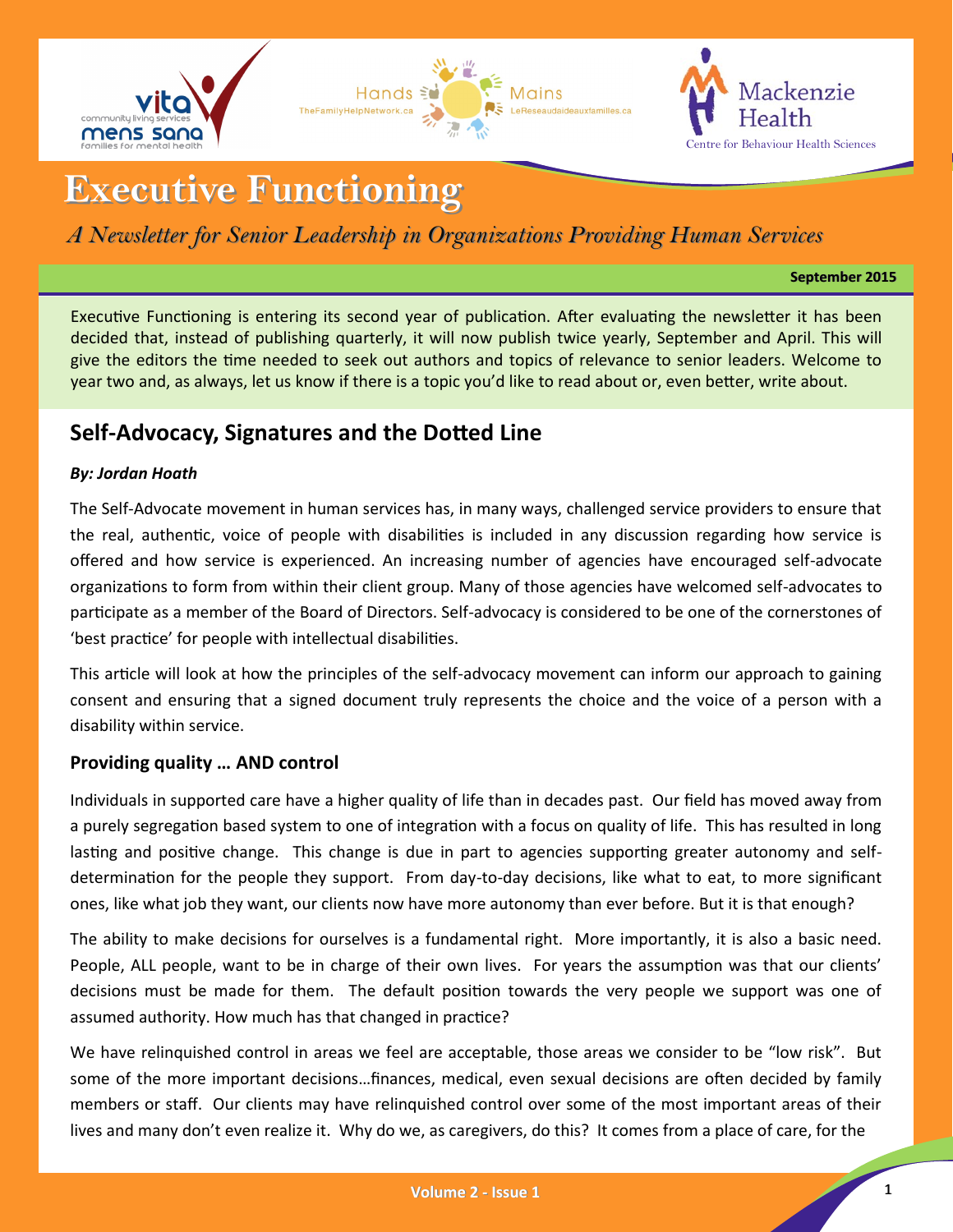most part. It comes from a place of concern. Whether we are staff, parents or someone in the community, the decision to take away our clients' decisions does not come from malice. But its impact cannot be ignored.

While we are trying to make positive change, we need to acknowledge that past practice has created a culture of dependence. We taught individuals that they need us, that they cannot make their own decisions and cannot be autonomous. Agencies may have provided clients with the opportunity to contribute to decisions but not the power to make them. Advocacy must come from the clients themselves, but all too often staff make the most important decisions for the people they support. Staff advocating for clients, no matter the intention, is taking power from them. And this all begins with a signature…

#### **What is a Signature**

In the general population, the concept of a signature is reinforced from an early age. Personally speaking, I was taught not to sign ANYTHING I hadn't read. This was regularly hammered into me by my parents and TV shows. When I became a teenager, before I even had anything to sign, I knew I would read a document first before agreeing to its content. This is because I was taught a critical concept, i.e., my signature is powerful. It is my way of telling the world "Yes, I agree with this. You have my consent". That is a very important lesson; the signature means consent. It is a lesson that history neglected to teach the people we support.

#### **A Signature is Power**

#### "Just sign it"

"Don't worry…I can get him to sign anything"

How many times have we heard this? How many times have we uttered it ourselves. Picture Steve. Steve is a 34-year-old man with a mild intellectual disability. Steve is at the doctor's office discussing a medical condition. Steve is accompanied to this meeting, as always, by his primary staff. His staff is listening intently to all the benefits and risks of this new treatment; there are side effects but this is what's best for Steve, he thinks. The doctor needs Steve to consent to this treatment and offers a form to the staff; the staff hands it to Steve imploring, "You need to sign this. Trust me". Steve obligingly signs the paper. Steve has now legally consented to the treatment and acknowledges all the side effects and legally waives any liability the doctor may have.

The problem is Steve doesn't know that. Steve just wrote his name where his staff told him to write his name. That makes the staff happy, which means they'll probably stop and go shopping after they leave the doctor's office. Steve loves shopping. The staff is happy because he/ she got Steve to consent to a necessary medical procedure. Steve is happy because he wrote his name down where the staff told him.

This story should make you uncomfortable....because you've likely met a dozen Steves. Lets get over that discomfort and acknowledge how often this situation occurs. And let's also acknowledge that Steve may understand the concept of consent. He took a class that taught him he can use his voice to say 'No'. When someone tries to touch him, when someone tries to hurt him, Steve knows to speak up. He knows when to say 'Yes' and when to say 'No'. The problem is Steve doesn't realize that his signature is a very powerful way of saying 'Yes'.

#### **A Signature means Yes**

For us, a signature is our way of agreeing to something, i.e., entering into a contract with set terms. For our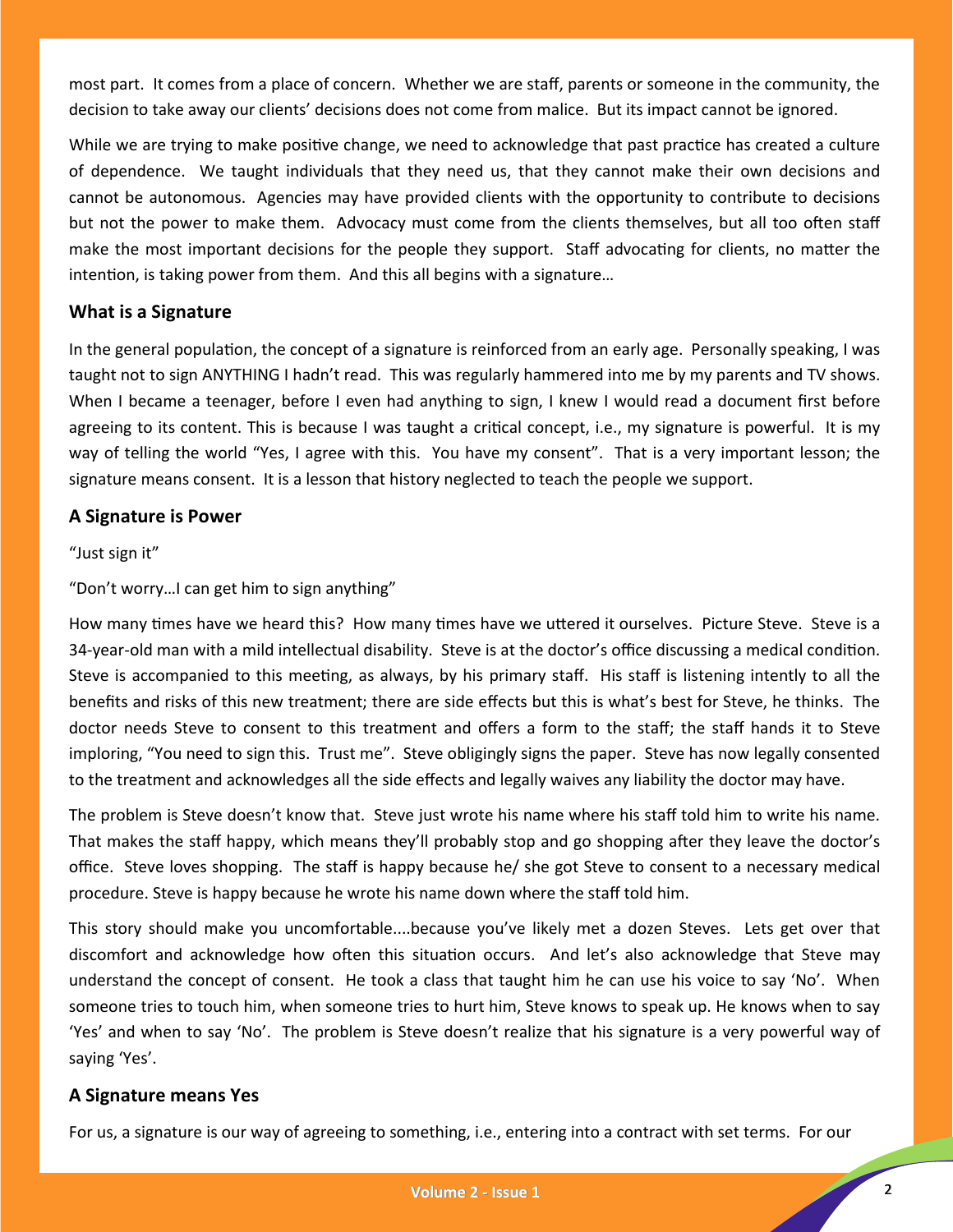clients, however, it is equivalent to giving something up. Their signature has power but whether they are signing a confidentiality agreement, consent form or other contract, they are usually giving away their authority. They are giving away their rights – their right to privacy, their rights over their own money or even rights they have over their own bodies. The individuals we support sign away many rights and they need to be fully away of this…fully aware of what their signature means.

### **Yes, You Can Do This to Me**

As discussed in the story about Steve, medication management and medical procedures are a reality for many in our care. People often have conditions and illnesses that require care and treatment. The same can be said for mental health issues, which are disproportionately represented in this population. As such, decisions need to be made, weighing the pros and cons involved in consenting to treatment. Treatment can range from medication to behaviour therapy, but in any case a signature is a client's way of saying "Yes". Yes, you can give me this medication…yes you can ask me these questions…yes you can do this to me. To ensure this is the case, the following should always be verified to be true before a client signs a consent form for any treatment:

- 1. I know what you're going to do to me
- 2. I know how it could help me
- 3. I know how it could hurt me
- 4. I want you to do it

# **Yes, You Can Talk About This**

I'm going to set the stage: a case conference for a man in supported living. At the table are the man's parents, his case manager, two of his direct support staff, a behaviour therapist and a psychiatrist. At this table sit seven individuals, each with different and likely personal information about a single man. They share stories and details of his diet, bowel movements, masturbatory habits, living history and his current medications. They all speak openly and honestly, with the intent of providing the best support.

Now, imagine YOUR family, doctor, co-workers and friends are sitting at a table, on a quarterly basis, sharing the most intimate moments and aspects of YOUR life? The lives of the individuals we support are intrinsically more public than ours. To a degree this is a necessary evil; however, the extent to which information is shared is dramatic. Our clients' personal lives are laid bare but who needs to know what.

Clients need to understand how much information is shared by the service provider and how public their lives are; we can preach privacy but until we demonstrate and enforce it, policy does not become action. Before clients sign confidentiality agreements with a service provider, the following should be made clear and agreed to:

- 1. You can talk to these people
- 2. You can talk about these things
- 3. You cannot talk about these things

# **Rights**

The individuals we support come from a very different culture and set of experiences. There are social norms, rules and rights that are so engrained in *our* culture that we take them for granted. However, we cannot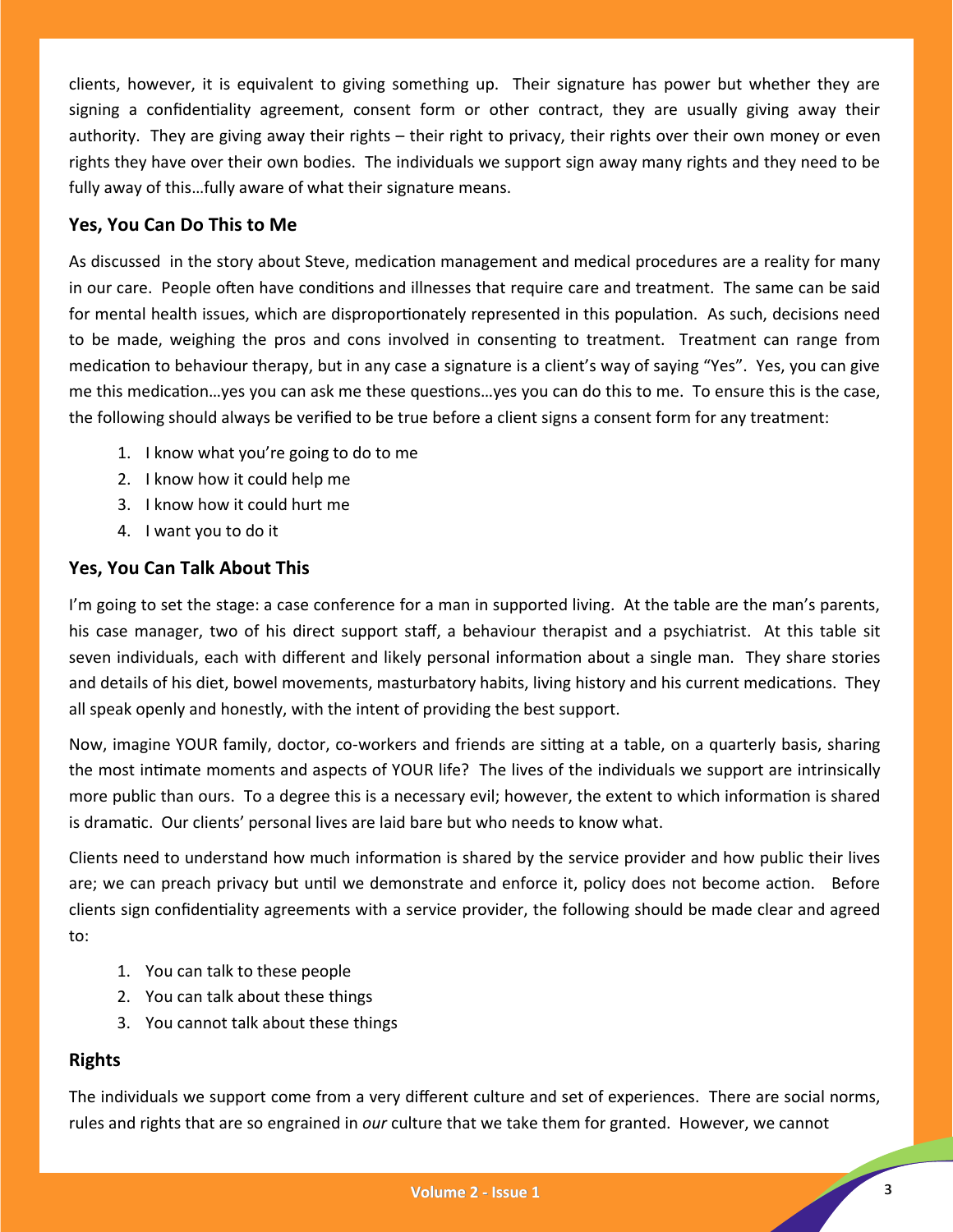assume they are equally understand by the ID population and may need to be explicitly taught.

The following are rights that are critical to learn when discussing signatures.

# **The Right to Say No**

Hand over hand…compliance training…from an early age our clients are taught that saying 'No' is rarely a viable option. Saying 'No' means non-compliance and leads to force or coercion, under the guise of therapy and training. This population has been dissuaded from saying 'No' or offering resistance. So we must teach them.

We must teach our clients that when they are asked to sign a document, they can say 'No'. This may sound strange to some, especially those outside our field. But very few individuals I've met would feel comfortable saying 'No' to staff, especially their favourite staff…their trusted staff. This, after all, is who will likely speak with the individual about the importance of signing. We need to reinforce the right to say 'No'..... 'No' to your staff, 'No' to your doctor, 'No' even to your parents. Just because THEY want you to sign a document doesn't mean YOU want to sign it.

# **The Right to Ask Questions**

Plain language. The goal for consent and confidentiality agreements is plain language, written in a way the target audience will fully understand it. Practically speaking, this is extremely difficult. The ID population is very diverse, with various learning and cognitive levels. Some clients will wear a cloak of competence, feigning understanding to avoid embarrassment or reprimand. A climate must be created where clients can ask questions without fear. Before signing anything, clients should be encouraged and assisted in asking questions for clarification.

Individuals might feel shy or uncertain in asking questions and possibly insulting someone. Again, one must understand how deeply entrenched compliance is for many of these individuals and how emotionally difficult any perceived insubordination would be for them. Questioning authority is a foreign concept; therefore many clients agree to things out of habit and social pressure rather than genuine agreement. Clients should feel comfortable requesting more information before signing and even negotiating the terms of an agreement. This starts with education, i.e., teaching our clients that they have this right. Then we must provide the opportunity for them to *use* this skill.

# **Challenges to Change**

To put it bluntly, we ourselves are the biggest challenge to bringing about this change. The resistance to change will come from the culture of staff and supports. The clients are the loudest advocates, and they welcome more freedom and control. We understand, however, that with increased responsibility comes increased risk, and our clients may make bad decisions. They may decline to sign over power and instead keep it for themselves. They may make decisions that we don't agree with. We may be tempted to convince them to sign for "their own good". We must resist this urge, resist falling back into our bad habits.

# **What Senior Leaders Can Do to Overcome These Challenges**

Such widespread change requires support from all levels of an agency. But it begins with management. The organizational policy and cultural change must be driven top down. An agency must subscribe to the philosophy in order to support the changes we are proposing, and to facilitate this, leaders can initiate the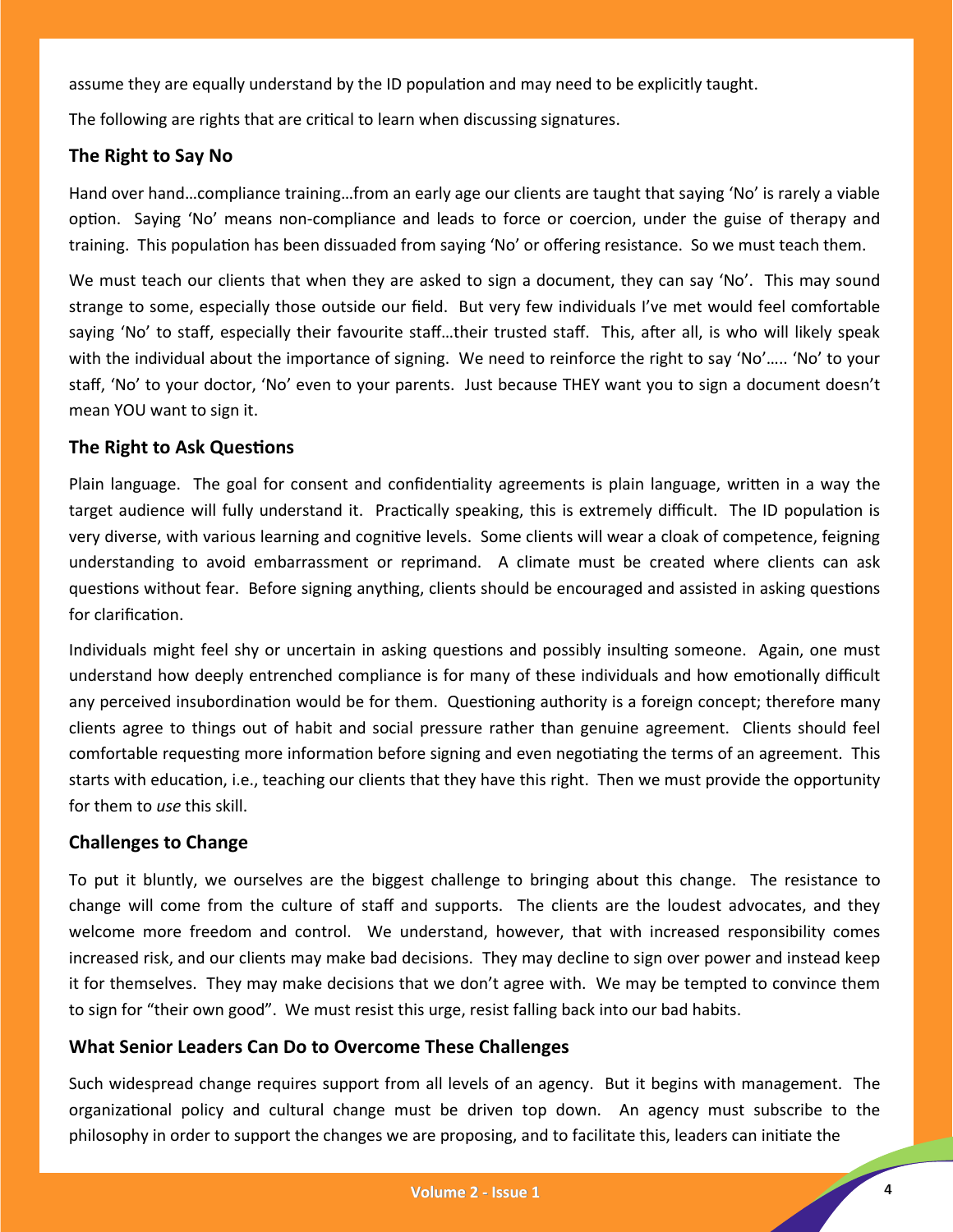following changes:

- 1. Develop and support a Self-Advocate Group within your organization. If you already have one, ensure that you have direct and regular communications with the members. Their value to the organization is determined by their interactions with the senior leaders and Board. To demonstrate a willingness to foster learning and engagement for members of the self-advocate group, you can provide funding for selfadvocate conferences at a local or national level. Ultimately, this training would be of greatest benefit if delivered by self-advocates for self-advocates. This begins by developing a strong and powerful group.
- 2. Create policies that clearly indicate signatures will be respected. Staff need to know that if a client signs a confidentiality agreement that denies parental access to information, staff will not be in trouble for acting on that signature. People who have the power to make decisions sometimes make decisions that upset others. Policies need to assure both client and staff that they will not be in trouble for making and following a decision.
- 3. Ensure impartial third party witness to consent process and signature. The use of a third party witness, such as a case manager or advocate, serves two purposes. First, it provides the individual signing with an objective voice, if needed, to help weigh the pros and cons of signing and ensures the decision is well informed. As well, a third party witness' signature serves to demonstrate that consent was given without coercion.
- 4. Provide education for parents and care providers about decision making in the context of adulthood. It's important that people be made aware of the new direction taken by the organization in its goal to support people with disabilities in such a way that their voice, through their signature, has power.
- 5. Plain language: Plain language documentation should be the goal and standard of any agency. There should always be a push to create documents and contracts in terms that our clients can clearly understand. This will help ensure they are fully aware of what they are signing. History has taught us that failing this, our clients are more likely to acquiesce to our suggestions and sign, possibly agreeing to something without fully understanding the consequences.
- 6. Never assume decision making power: Often, far too often, parents and caregivers assume they are the legal consent sources for their adult children in supported care. Legally speaking this is not always the case. Obtaining a substitute decision maker or transferring decision making power is a legal procedure and it is typically undertaken only in one area of the individual's life. The aim should be to provide the individuals we support with the greatest autonomy and opportunities to demonstrate independence. It is critical that agencies assume that *adults can make their own decisions.*
- 7. Education: The above policies will provide individuals the opportunity to make well-informed decisions. However, the onus should still be on the agencies to provide the education our clients need to manage their autonomy and appropriately exercise their rights. Clients should be provided a curriculum highlighting the importance and power of their signatures, including the documents they may be asked to sign. It is critical that our clients understand the ways in which their signatures can be used…and abused.